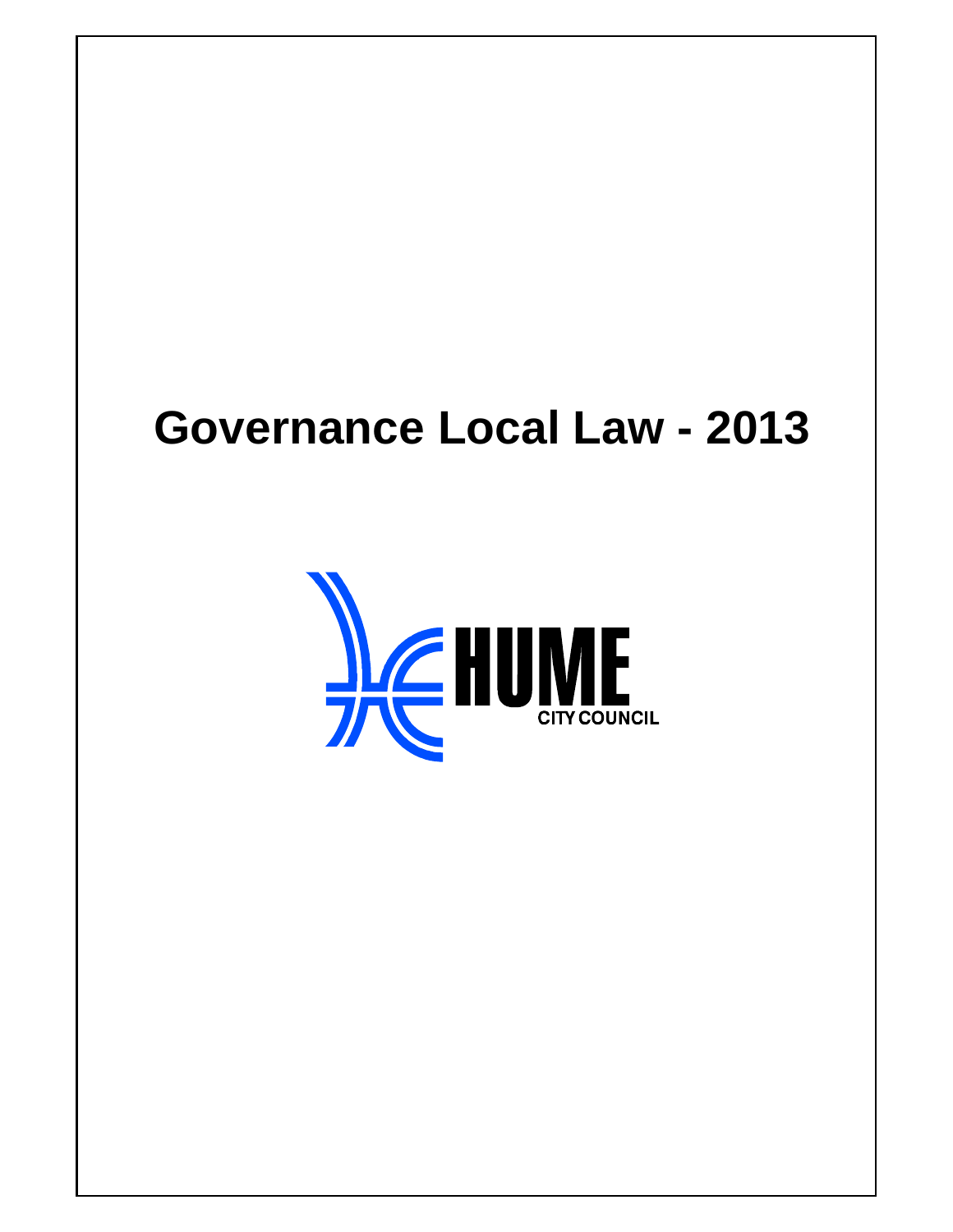# **TABLE OF CONTENTS**

| 2.             |  |
|----------------|--|
| 3 <sub>1</sub> |  |
| 4.             |  |
| 5.             |  |
| 6.             |  |
| 7.             |  |
| 8.             |  |
| 9.             |  |
| 10.            |  |
| 11.            |  |
|                |  |

| For current version refer to the Intranet. Printed copy for immediate use only – printed 2 Sep. 13 |                |  |
|----------------------------------------------------------------------------------------------------|----------------|--|
| Approved by:                                                                                       | Approval Date: |  |
| Author: Manager Corporate Services                                                                 | Review Date:   |  |
| qovernance local law - 2013.docx                                                                   | Page           |  |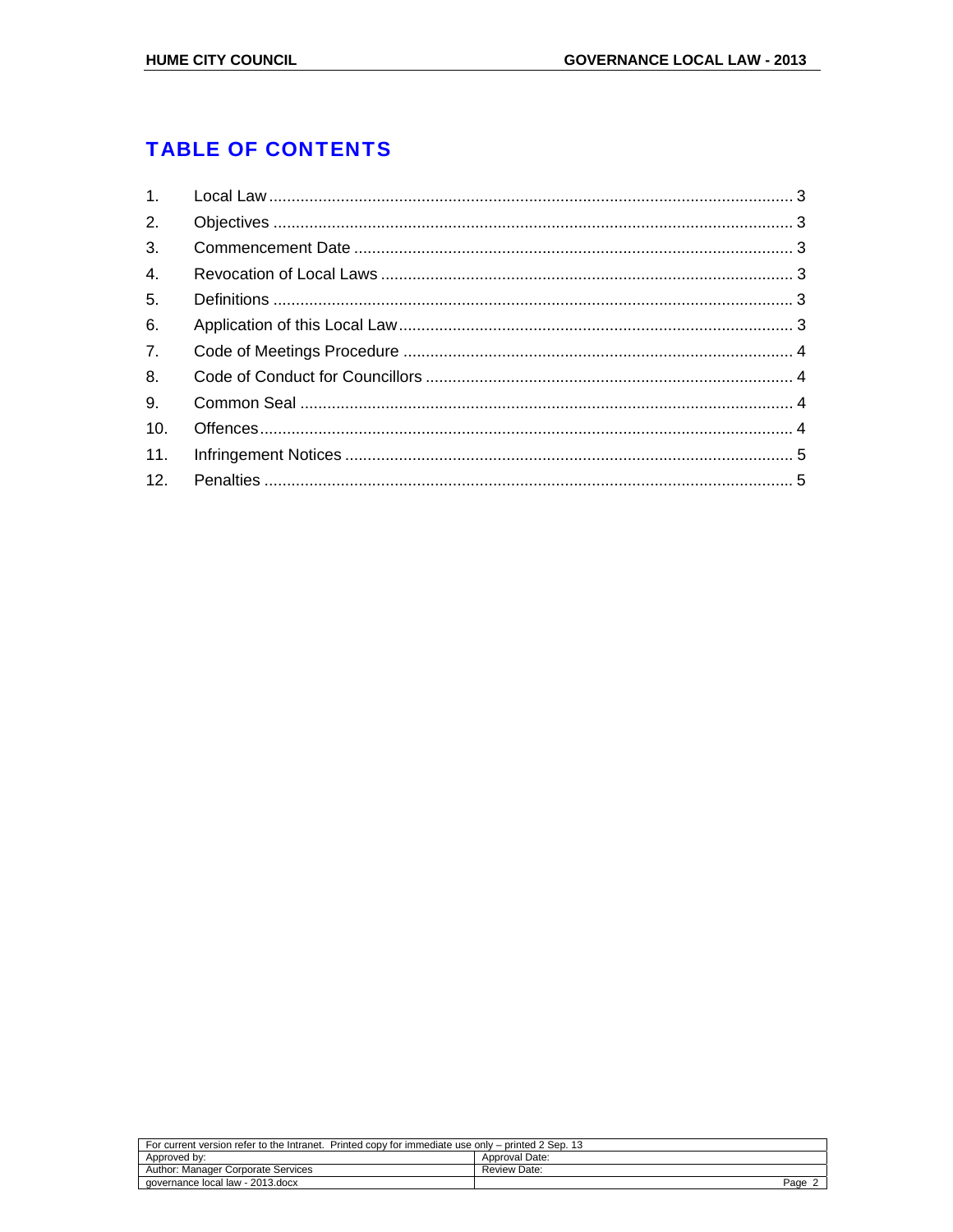## GOVERNANCE LOCAL LAW - 2013

#### **1. Local Law**

This Local Law is made under Part 5 of the *Local Government Act* **1989**.

### **2. Objectives**

The objectives of this Local Law are to:

- 2.1 provide for the peace order and good government of the municipal district;
- 2.2 provide for the administration of Council powers and functions;
- 2.3 regulate proceedings at Council Meetings, Committee Meetings and other meetings conducted by or on behalf of the Council where Council has resolved that the provisions of the Local Law are to apply;
- 2.4 regulate proceedings for the election of the Mayor and Chairpersons of various Committees;
- 2.5 regulate the use of the common seal; and
- 2.6 prohibit unauthorised use of the common seal or any device resembling the common seal.

### **3. Commencement Date**

This Local Law commences on 10 October 2013.

#### **4. Revocation of Local Laws**

On commencement of this Local Law, Council's Governance Local Law 2009 is revoked.

#### **5. Definitions**

In this Local Law:

**'Act'** means Local Government Act 1989;

**'authorised officer'** means a person appointed by Council under section 224 of the Act;

**'Chief Executive Officer'** means the person who is the Chief Executive Officer of Council or any person acting in that position;

**'Code'** means a set of procedures or rules as adopted by Council;

**'Council'** means Hume City Council; and

**'municipality'** means the municipal district of Council.

## **6. Application of this Local Law**

This Local Law applies at all times throughout the municipality.

| : DATE: 1<br>10/10/13<br>$\overline{\phantom{a}}$<br>.<br><b>⊻ ∟</b> | I DATE: 23/9/2013<br>RESOLUTION |
|----------------------------------------------------------------------|---------------------------------|
|                                                                      | 100 <sup>2</sup><br>ayu-        |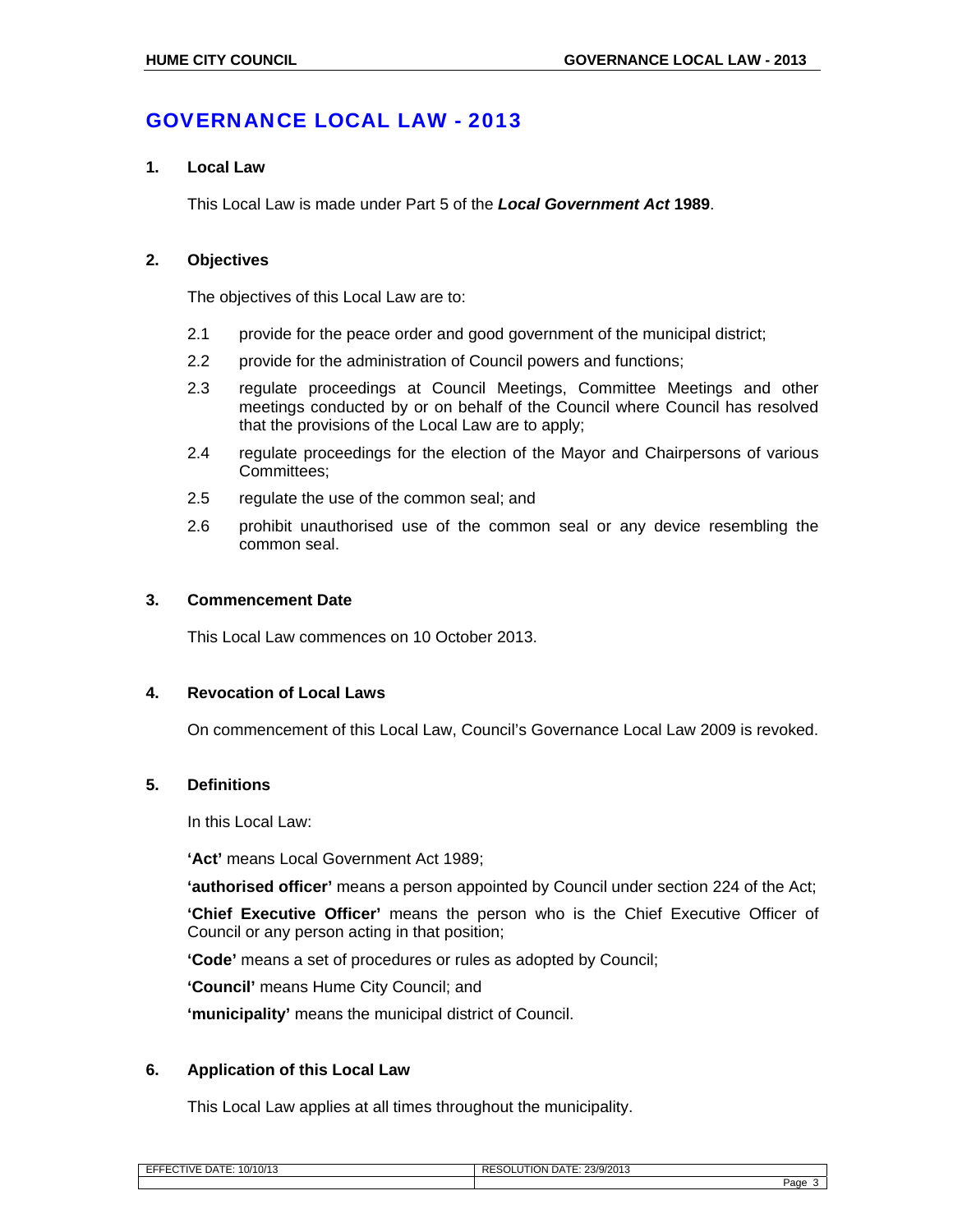#### **7. Code of Meetings Procedure**

The Code of Meetings Procedure as adopted or amended by Council to govern the conduct of meetings of Council and special committees is incorporated into this Local Law.

#### **8. Code of Conduct for Councillors**

The Code of Conduct for Councillors as adopted or amended by Council to govern the conduct of Councillors is incorporated into this Local Law.

### **9. Common Seal**

9.1 Council's common seal will contain the following words:

THE COMMON SEAL of HUME CITY COUNCIL

9.2 Where the common seal is affixed to any document the following words are to accompany the seal:

#### **THE COMMON SEAL of HUME CITY COUNCIL**

was hereto affixed on the…………. in the presence of

**COUNCILLOR**……………………………………….

**CHIEF EXECUTIVE OFFICER**………………………...

- 9.3 The Chief Executive Officer must keep the common seal in safe custody.
- 9.4 The common seal may only be used with the authority of Council.
- 9.5 Every document to which the common seal is affixed must be signed by a Councillor and the Chief Executive Officer or his or her delegate.

#### **10. Offences**

- 10.1 It is an offence for a person to use the common seal or a device resembling the common seal without the authority of Council; and
- 10.2 It is an offence under the Code of Meetings Procedure:
	- 10.2.1 for any person to fail to obey a direction of the Chairperson relating to the conduct of the meeting or the maintenance of order;
	- 10.2.2 for any person to record proceedings of a Council or Committee meeting without the consent of the Council;

| For current version refer to the Intranet. Printed copy for immediate use only – printed 2 Sep. 13 |                     |  |  |  |
|----------------------------------------------------------------------------------------------------|---------------------|--|--|--|
| Approved by:                                                                                       | Approval Date:      |  |  |  |
| Author: Manager Corporate Services                                                                 | <b>Review Date:</b> |  |  |  |
| aovernance local law - 2013.docx                                                                   | Page                |  |  |  |